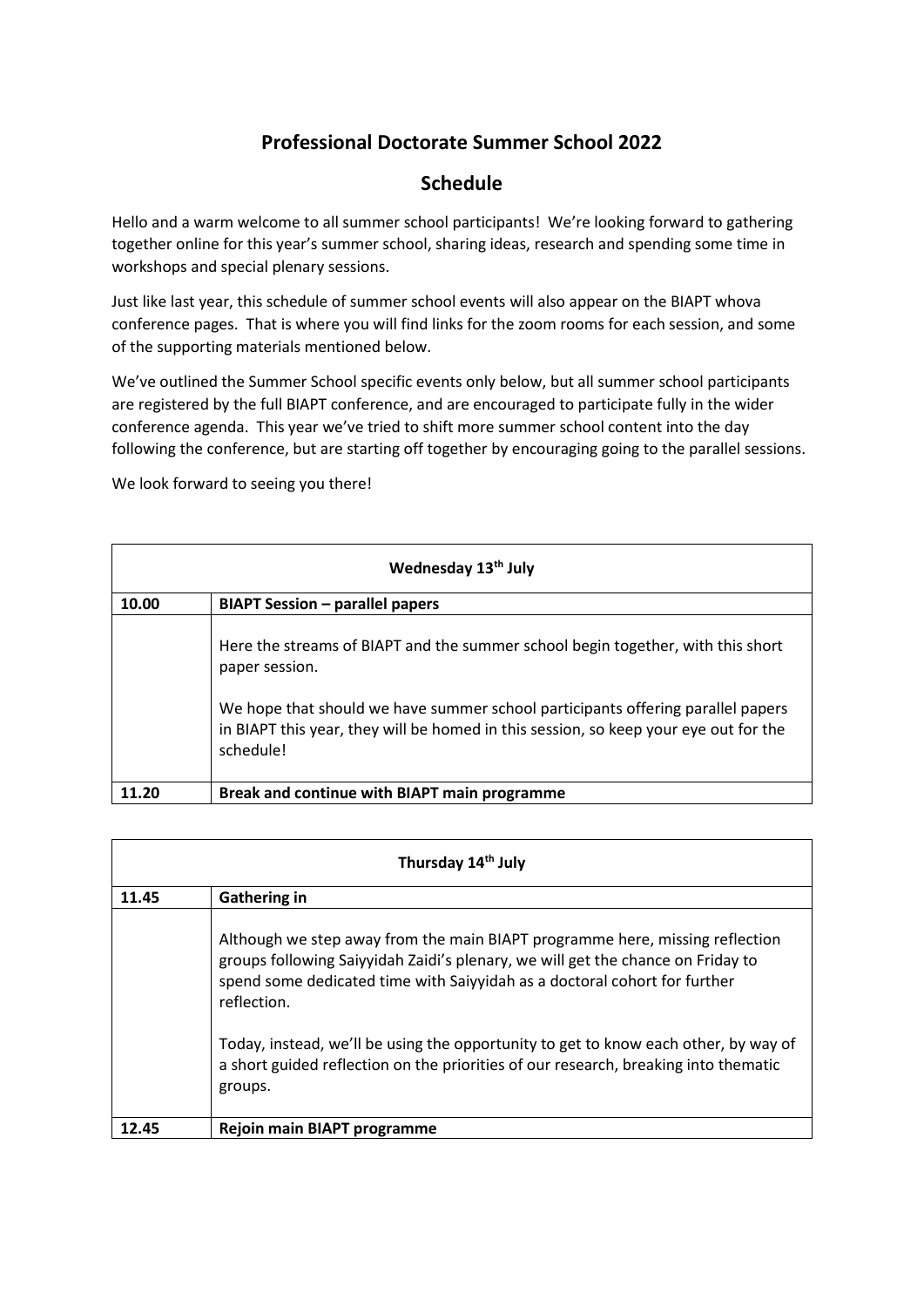## **Friday 15th July**

*Friday represents the main summer school sessions.* 

*We open with parallel workshops with invited leaders and two programme directors – each will run twice to maximise the opportunity to get to your priority/ies, while keeping numbers workable for online workshops*

| 9.00                                                                                                                                                                            | Workshop A-                                                                                                                                                                                                                                                                                                                                                                                                                                                                                                                                                                                             | Workshop B-          | Workshop C-         | Workshop D-         |  |  |
|---------------------------------------------------------------------------------------------------------------------------------------------------------------------------------|---------------------------------------------------------------------------------------------------------------------------------------------------------------------------------------------------------------------------------------------------------------------------------------------------------------------------------------------------------------------------------------------------------------------------------------------------------------------------------------------------------------------------------------------------------------------------------------------------------|----------------------|---------------------|---------------------|--|--|
|                                                                                                                                                                                 |                                                                                                                                                                                                                                                                                                                                                                                                                                                                                                                                                                                                         |                      |                     |                     |  |  |
| <b>Parallel</b>                                                                                                                                                                 | <b>Andrew Todd</b>                                                                                                                                                                                                                                                                                                                                                                                                                                                                                                                                                                                      | <b>Amy Daughton</b>  | <b>Wren Radford</b> | Katja               |  |  |
| workshops                                                                                                                                                                       |                                                                                                                                                                                                                                                                                                                                                                                                                                                                                                                                                                                                         |                      |                     | Stuerzenhofecker    |  |  |
|                                                                                                                                                                                 | Becoming the                                                                                                                                                                                                                                                                                                                                                                                                                                                                                                                                                                                            | The Research         | Engaging            | Completing your     |  |  |
|                                                                                                                                                                                 | subject through                                                                                                                                                                                                                                                                                                                                                                                                                                                                                                                                                                                         | Journey:             | embodiment          | thesis in a way     |  |  |
|                                                                                                                                                                                 | auto-ethnography                                                                                                                                                                                                                                                                                                                                                                                                                                                                                                                                                                                        | Navigating failures, | through creative    | that helps you to   |  |  |
|                                                                                                                                                                                 |                                                                                                                                                                                                                                                                                                                                                                                                                                                                                                                                                                                                         | discoveries and      | journals and        | do well in the Viva |  |  |
|                                                                                                                                                                                 |                                                                                                                                                                                                                                                                                                                                                                                                                                                                                                                                                                                                         | the unexpected       | reflective          |                     |  |  |
|                                                                                                                                                                                 |                                                                                                                                                                                                                                                                                                                                                                                                                                                                                                                                                                                                         |                      | workshops           |                     |  |  |
| 9.45                                                                                                                                                                            | <b>Short Break</b>                                                                                                                                                                                                                                                                                                                                                                                                                                                                                                                                                                                      |                      |                     |                     |  |  |
| 10.00                                                                                                                                                                           | Workshop A-                                                                                                                                                                                                                                                                                                                                                                                                                                                                                                                                                                                             | Workshop B-          | Workshop C-         | Workshop D-         |  |  |
| <b>Parallel</b>                                                                                                                                                                 | <b>Andrew Todd</b>                                                                                                                                                                                                                                                                                                                                                                                                                                                                                                                                                                                      | <b>Amy Daughton</b>  | <b>Wren Radford</b> | Katja               |  |  |
| workshops                                                                                                                                                                       |                                                                                                                                                                                                                                                                                                                                                                                                                                                                                                                                                                                                         |                      |                     | Stuerzenhofecker    |  |  |
| <b>Second</b>                                                                                                                                                                   |                                                                                                                                                                                                                                                                                                                                                                                                                                                                                                                                                                                                         |                      |                     |                     |  |  |
| round                                                                                                                                                                           |                                                                                                                                                                                                                                                                                                                                                                                                                                                                                                                                                                                                         |                      |                     |                     |  |  |
|                                                                                                                                                                                 | Becoming the                                                                                                                                                                                                                                                                                                                                                                                                                                                                                                                                                                                            | The Research         | Engaging            | Completing your     |  |  |
|                                                                                                                                                                                 | Subject through                                                                                                                                                                                                                                                                                                                                                                                                                                                                                                                                                                                         | Journey:             | embodiment          | thesis in a way     |  |  |
|                                                                                                                                                                                 | auto-ethnography                                                                                                                                                                                                                                                                                                                                                                                                                                                                                                                                                                                        | Navigating failures, | through creative    | that helps you to   |  |  |
|                                                                                                                                                                                 |                                                                                                                                                                                                                                                                                                                                                                                                                                                                                                                                                                                                         | discoveries and      | journals and        | do well in the Viva |  |  |
|                                                                                                                                                                                 |                                                                                                                                                                                                                                                                                                                                                                                                                                                                                                                                                                                                         | the unexpected       | reflective          |                     |  |  |
|                                                                                                                                                                                 |                                                                                                                                                                                                                                                                                                                                                                                                                                                                                                                                                                                                         |                      | workshops           |                     |  |  |
| 10.45                                                                                                                                                                           | <b>Break</b>                                                                                                                                                                                                                                                                                                                                                                                                                                                                                                                                                                                            |                      |                     |                     |  |  |
| 11.15                                                                                                                                                                           |                                                                                                                                                                                                                                                                                                                                                                                                                                                                                                                                                                                                         |                      |                     |                     |  |  |
|                                                                                                                                                                                 | Guest Speaker - Saiyyidah Zaidi<br>In this session we will explore Saiyyidah Zaidi's work, by continuing the theme of<br>embodiment, hearing her reflections on the embodied character of life and                                                                                                                                                                                                                                                                                                                                                                                                      |                      |                     |                     |  |  |
|                                                                                                                                                                                 |                                                                                                                                                                                                                                                                                                                                                                                                                                                                                                                                                                                                         |                      |                     |                     |  |  |
|                                                                                                                                                                                 | research on a professional doctorate in practical theology, and how she developed<br>her particular approach through her own doctoral experience.<br>Part of the session is planned to be a conversation between Saiyyidah and Andrew<br>as a way to open up and explore the various threads of her work, her reflection and<br>how she approaches reflection. We will also have ample time for plenary<br>conversation, so prepare your questions for Saiyyidah, by watching her plenary<br>contribution in the main BIAPT programme on Thursday 14 <sup>th</sup> (or catching up on the<br>recording) |                      |                     |                     |  |  |
|                                                                                                                                                                                 |                                                                                                                                                                                                                                                                                                                                                                                                                                                                                                                                                                                                         |                      |                     |                     |  |  |
|                                                                                                                                                                                 | Some suggested preparatory reading to get some familiarity with Saiyyidah's<br>approach:                                                                                                                                                                                                                                                                                                                                                                                                                                                                                                                |                      |                     |                     |  |  |
| Lapadat, Judith C. 2017. "Ethics in Autoethnography and Collaborative<br>Autoethnography." Qualitative Inquiry 23, no. 8: 589-603.<br>https://doi.org/10.1177/1077800417704462. |                                                                                                                                                                                                                                                                                                                                                                                                                                                                                                                                                                                                         |                      |                     |                     |  |  |